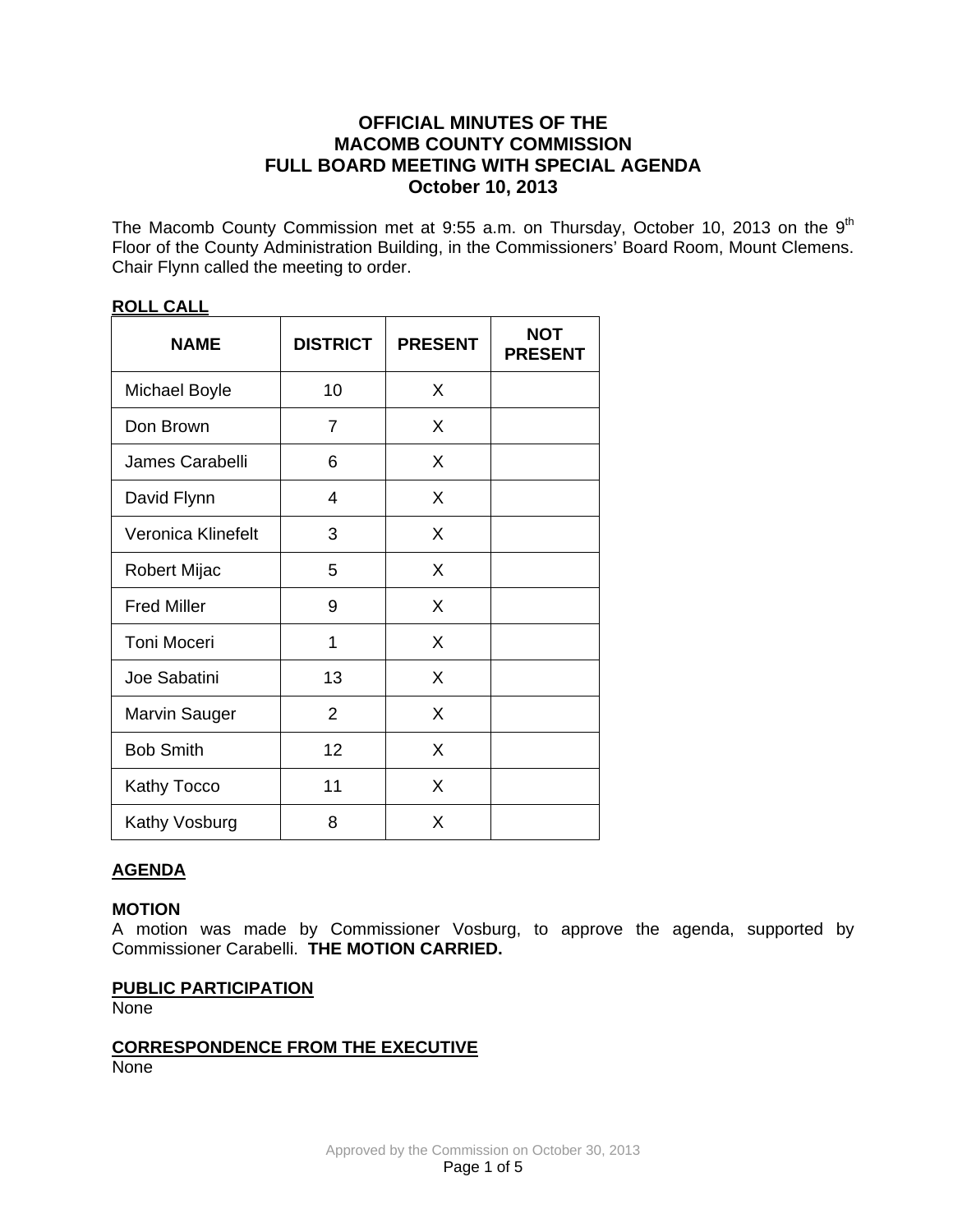## **BOARD APPOINTMENT**

### **Board of Canvassers**

2 appointments; 4 year terms ending 11/01/17:

### **MOTION**

**R13-249** A motion was made by Commissioner Miller, to approve the appointments of one Republican and one Democrat to the Board of Canvassers for four-year terms beginning November 1, 2013, expiring November 1, 2017, supported by Commissioner Carabelli.

#### A roll call vote was taken:

**Republican Nominees:**  Voting for Leo Garry was: Sabatini. There was 1 vote. Voting for Joanne Paraventi was: Moceri, Sauger, Klinefelt, Flynn, Mijac, Brown, Vosburg, Miller, Boyle, Tocco and Smith. There were 11 votes. Voting for Silla Tomasi was: Carabelli. There was 1 vote.

#### **Democrat Nominees:**

Voting for Michelle DeBeaussaert was: Moceri, Sauger, Klinefelt, Flynn, Mijac, Brown, Vosburg, Miller, Boyle, Tocco, Carabelli, Sabatini and Smith. There were 13 votes. Kyle Pollet and Caitlin Conner received 0 votes.

### **THE MOTION CARRIED.**

### **Joanne Paraventi and Michelle DeBeaussaert were appointed to the Board of Canvassers.**

### **GOVERNMENT OPERATIONS – October 7, 2013**

No report

### **JUSTICE & PUBLIC SAFETY – October 8, 2013**

No report

## **ECONOMIC DEVELOPMENT – October 9, 2013**

No report

### **FINANCE COMMITTEE MEETING – October 10, 2013**

The reading of the recommendations from the Finance Committee was waived and a motion was made by Chair Miller, supported by Vice-Chair Moceri, to adopt the committee recommendations.

- **R13-250** Concur with the recommendation of the County Executive and approve the Standard AIA (A-101) contract between the County of Macomb and Bernco, Inc., in the amount of \$813,400 for the 2013 Building Renovations – Jail Annex (Bid Item 42-13); Further, a copy of this Board of Commissioners' action is directed to be delivered forthwith to the Office of the County Executive.
- **R13-251** Approve the contract between the Macomb County Executive Office and Governmental Consultant Services, Inc., for October 1, 2013 through October 1, 2014, in the amount of \$54,000; Further, a copy of this Board of Commissioners' action is directed to be delivered forthwith to the Office of the County Executive.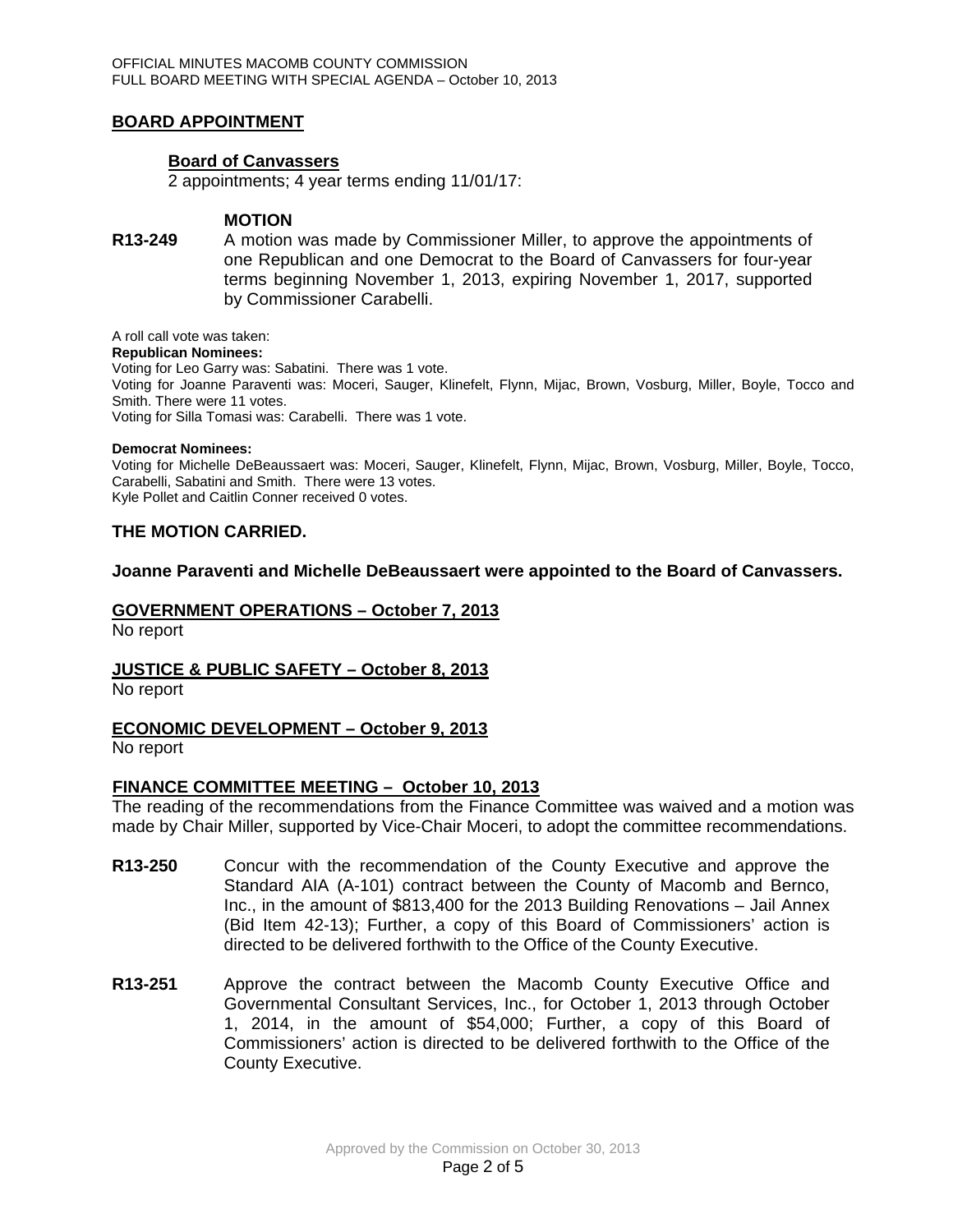- **R13-252** Approve an extension of the Inmate Health Care Services Management Agreement including CPI increase of 3.3 percent (\$19,337.04) to Management Fee per Section 3.0; Further, a copy of this Board of Commissioners' action is directed to be delivered forthwith to the Office of the County Executive.
- **R13-253** Approve the October 1, 2013 renewal of the existing contract with Correct Care Solutions, LLC, to provide medical services for the Juvenile Justice Center; Further, a copy of this Board of Commissioners' action is directed to be delivered forthwith to the Office of the County Executive.
- **R13-254** Approve a three year contract with Sound Counseling, in the amount of \$739,400, to provide professional counseling services for the residential treatment programs operated by the Macomb County Juvenile Justice Center; Further, a copy of this Board of Commissioners' action is directed to be delivered forthwith to the Office of the County Executive.
- **R13-255** Adopt the 2013 Macomb County Apportionment Report as prepared by the Finance Department; Further, a copy of this Board of Commissioners' action is directed to be delivered forthwith to the Office of the County Executive.
- **R13-256** Approve the appointment of Jacobs and Diemer, P.C., for the purpose of consultation and rendering opinion regarding online voter registration under current state and federal law; Further, a copy of this Board of Commissioners' action is directed to be delivered forthwith to the Office of the County Executive.

### **THE MOTION CARRIED.**

## **RESOLUTION**

### **MOTION**

A motion was made by Commissioner Miller, to adopt the following resolution, supported by Commissioner Carabelli.

**R13-257** Establish a Property Assessed Clean Energy (PACE) Program (offered by Mijac; recommended by Economic Development Committee on 10/09/13)

### **THE MOTION CARRIED.**

### **PROCLAMATIONS**

### **MOTION**

A motion was made by Commissioner Miller, to adopt the following Proclamations in their entirety, supported by Commissioner Moceri.

- **R13-258** Congratulating Kenneth Kish Retirement from Macomb Daily (offered by Flynn and Miller; recommended by Government Operations Committee on 10/07/13)
- **R13-259** Congratulating Carole Bannister on being honored at the Annual Clinton Township Democratic Club Celebration (offered by Miller, Smith & Tocco; recommended by Government Operations Committee on 10/07/13)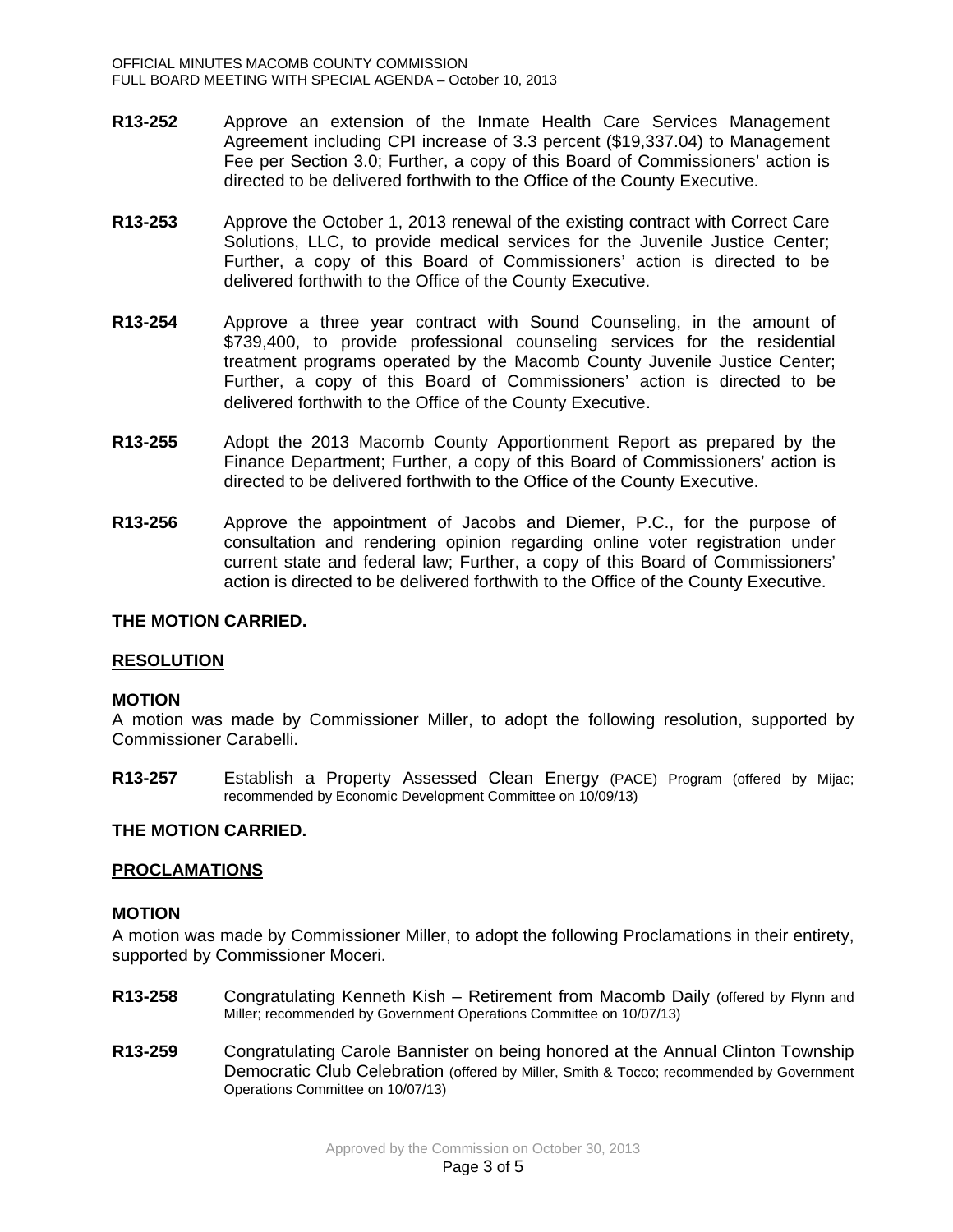- **R13-260** Congratulating Mark Brewer on being honored at the Annual Clinton Township Democratic Club Celebration (offered by Miller, Smith & Tocco, include Boyle; recommended by Government Operations Committee on 10/07/13)
- **R13-261** Congratulating MEA-NEA Local 1 on being honored at the Annual Clinton Township Democratic Club Celebration (offered by Miller, Smith & Tocco, include Boyle; recommended by Government Operations Committee on 10/07/13)
- **R13-262** Commending Vanessa Chambe on being chosen as Miss SouthCentral Michigan's Outstanding Teen (offered by Boyle; recommended by Justice & Public Safety Committee on 10/08/13)

## **THE MOTION CARRIED.**

### **NEW BUSINESS**

None

**PUBLIC PARTICIPATION** None

## **ROLL CALL**

| <b>NAME</b>          | <b>DISTRICT</b> | <b>PRESENT</b> | <b>NOT</b><br><b>PRESENT</b> |
|----------------------|-----------------|----------------|------------------------------|
| Michael Boyle        | 10              | X              |                              |
| Don Brown            | 7               | X              |                              |
| James Carabelli      | 6               | X              |                              |
| David Flynn          | 4               | X              |                              |
| Veronica Klinefelt   | 3               | X              |                              |
| Robert Mijac         | 5               | X              |                              |
| <b>Fred Miller</b>   | 9               | X              |                              |
| <b>Toni Moceri</b>   | 1               | X              |                              |
| Joe Sabatini         | 13              | X              |                              |
| <b>Marvin Sauger</b> | 2               | X              |                              |
| <b>Bob Smith</b>     | 12              | X              |                              |
| Kathy Tocco          | 11              | X              |                              |
| Kathy Vosburg        | 8               | X              |                              |